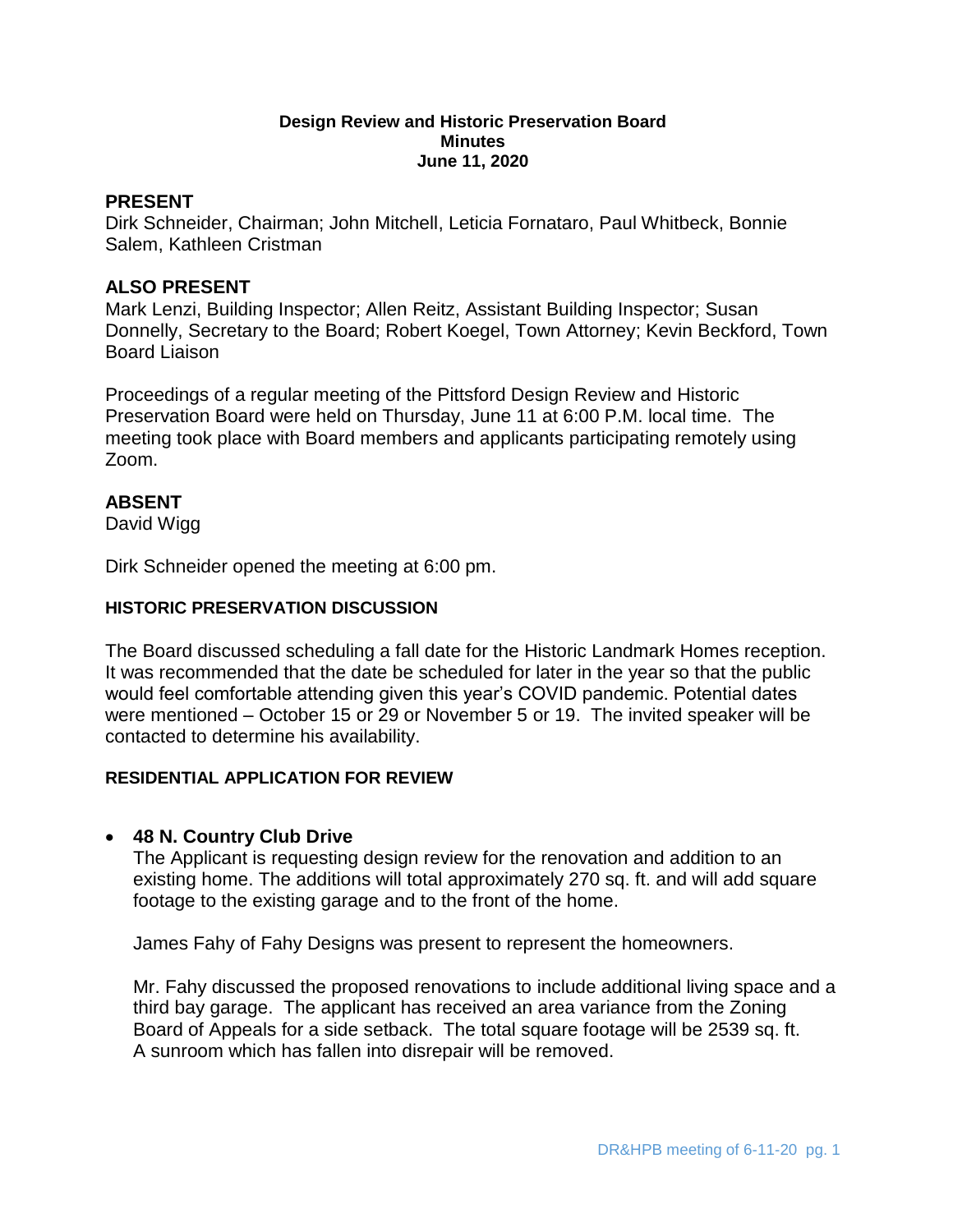Materials will be cultured stone in a dark grey color, Hardi Board siding, casement windows, architectural dark grey shingles on the roof and carriage style garage doors. The third bay will be set back from the two bay garage. There will be three windows on the front elevation as reflected in the rendering on A 3.0 on the plans. Mr. Fahy stated that the window scaping will be accentuated on the rear of the home so the homeowners may enjoy the adjacent golf course views.

Leticia Fornataro move to accept the application as submitted.

Paul Whitbeck seconded.

All Ayes.

## **9 Thomas Grove**

The Applicant is requesting design review for the addition of a porch. The porch will be located to the rear of the home and will be approximately 529 sq. ft.

David Burrows, architect for the project, was present to discuss the application with the Board.

Mr. Burrows stated that Steve Walsh of Walsh Custom Concepts had developed the project and Mr. Burrows had been called in on the project to add design features.

Mr. Burrows designed a open gable porch with two sides open. There will be 2 hip roofs and a ridge roof. Two 6 x 6 posts will be wrapped and framed and trimmed with cultured stone on the bottom. There is potential for an outside kitchen to be added to the porch addition. The shingle product had not yet been chosen.

Dirk Schneider commented that he did not feel that the tapered columns reflected the architecture on the front elevation of the home.

John Mitchell moved to accept the application as submitted.

Bonnie Salem seconded.

All Ayes.

## **52 N. Country Club Drive**

The Applicant is requesting design review for the proposed construction of a covered porch/patio. The proposed construction will total 186 sq. ft. The deck extension is a separate project and is not part of this review.

The homeowner, Jeff Bornheim, was present to discuss the project with the Board.

Mr. Bornheim discussed the proposed cover to the patio. He stated that the rooflines would match the existing.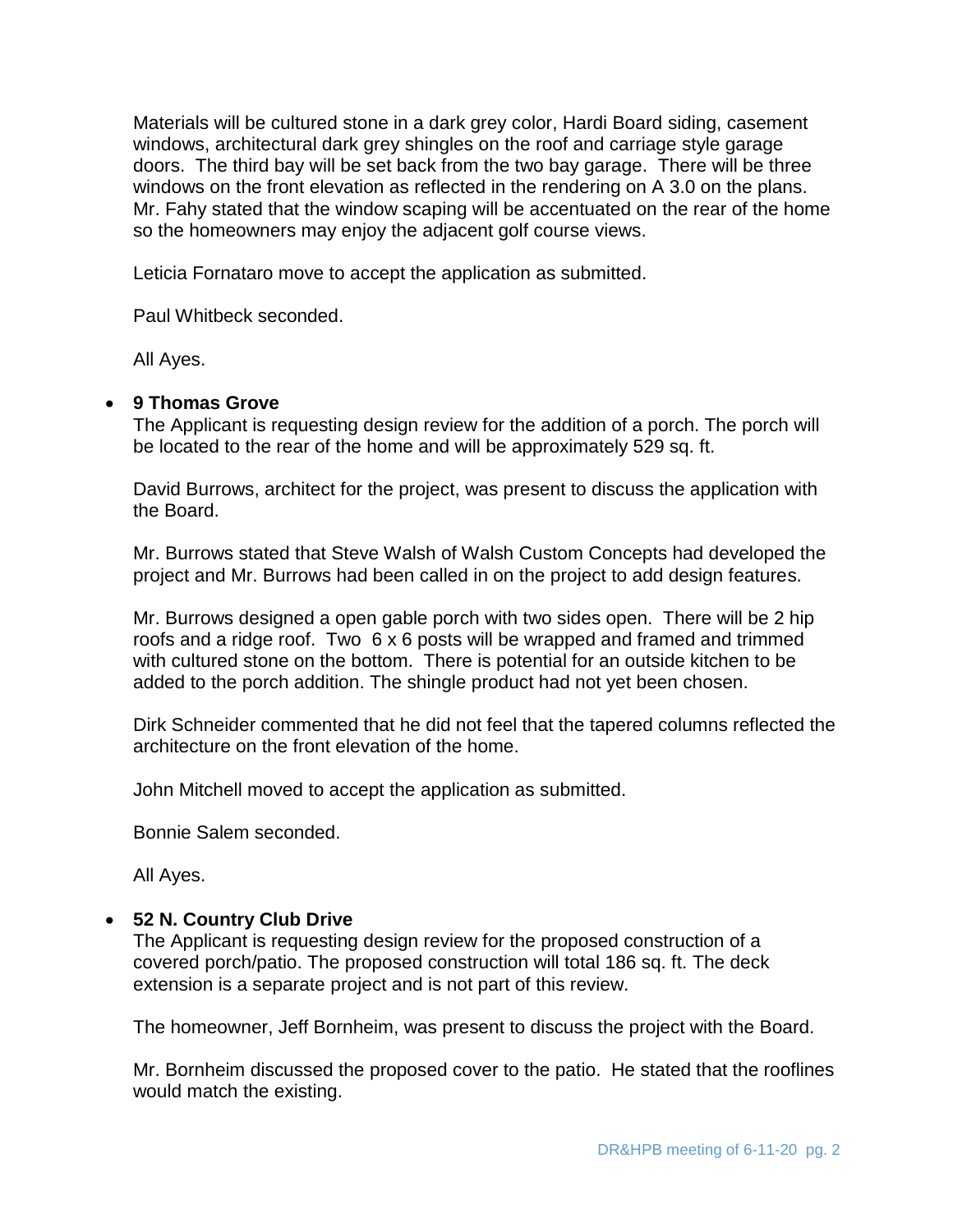Leticia Fornataro disclosed that she know the applicant personally but has no prejudices nor financial interest in the project.

Robert Koegel indicated that this presents no conflict of interest and Ms. Fornataro should feel free to vote on the application.

Paul Whitbeck noted that the new proposed construction is favorable.

Bonnie Salem moved to accept the application as submitted.

John Mitchell seconded.

All Ayes.

# **COMMERCIAL APPLICATION FOR REVIEW**

## **3819 Monroe Avenue**

The Applicant is requesting design review to change the siding on an existing commercial building. The building currently has white siding and the applicant would like to change the color to the "Bluish" color submitted.

Mike Nichting was present to discuss the application with the Board.

Mark Lenzi explained that a color change on a commercial building on the Monroe Avenue corridor is subject to the approval of the Design Review Board.

Bonnie Salem disclosed that she knows the applicant personally but she has no prejudice in the project and no financial interest.

Robert Koegel indicated that no conflict of interest exists and Ms. Salem should feel free to vote in this matter.

Mr. Nichting stated that the roof would be torn off and the siding would be replaced with a blue vinyl siding replacement to match the signage on the front of the building.

Kathleen Cristman moved to accept the application as submitted.

Dirk Schneider seconded.

All Ayes.